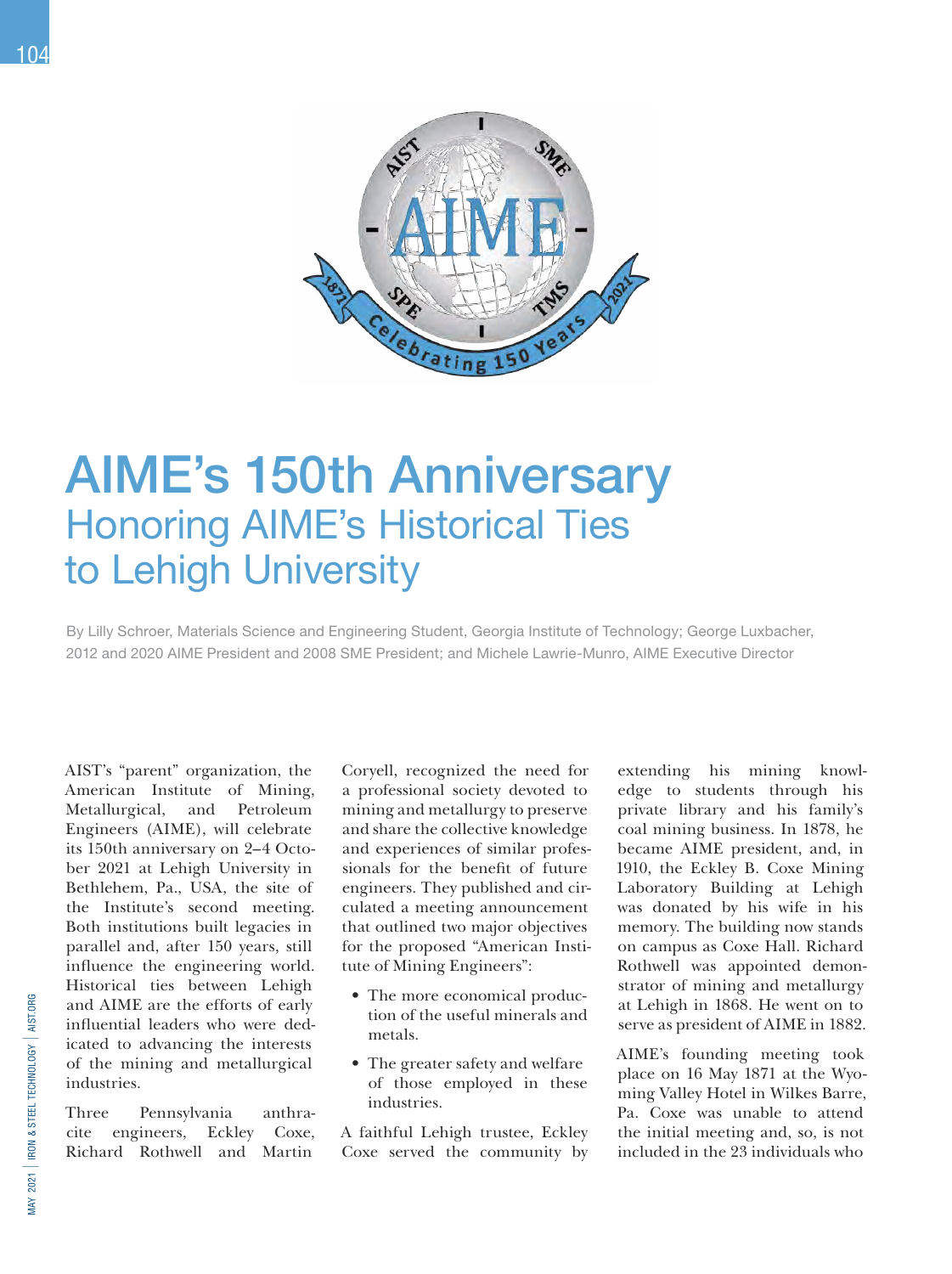

Eckley Brinton Coxe (AIME Past President archives)



Richard P. Rothwell (AIME Past President archives)

## Historical view of the Thomas Iron Works, Hokendauqua, Pa., USA

(The National Canal Museum, Delaware & Lehigh Heritage Corridor, Inc., Easton, Pa., USA)

assembled that day and are considered the founders.\*

While the founders are often referred to as "mining engineers," this term was broadly applied to anyone connected with mining or metallurgy. The group included colliery engineers and managers, copper mine engineers, chemists/ metallurgists, educators, mining magazine publishers, furnace

<sup>\*</sup>Note that all references talk about "the 22," not 23 — AIME president from 1872 to 1874 (and secretary for 27 years), Rossiter Raymond, noted in 1918, shortly before he died, that Martin Coryell was at the organizing meeting and acted as secretary. However, he forgot to include his own name on the list of attendees and, thus, formally joined on Day 2 of the meeting. This oversight has been rectified here.



MAY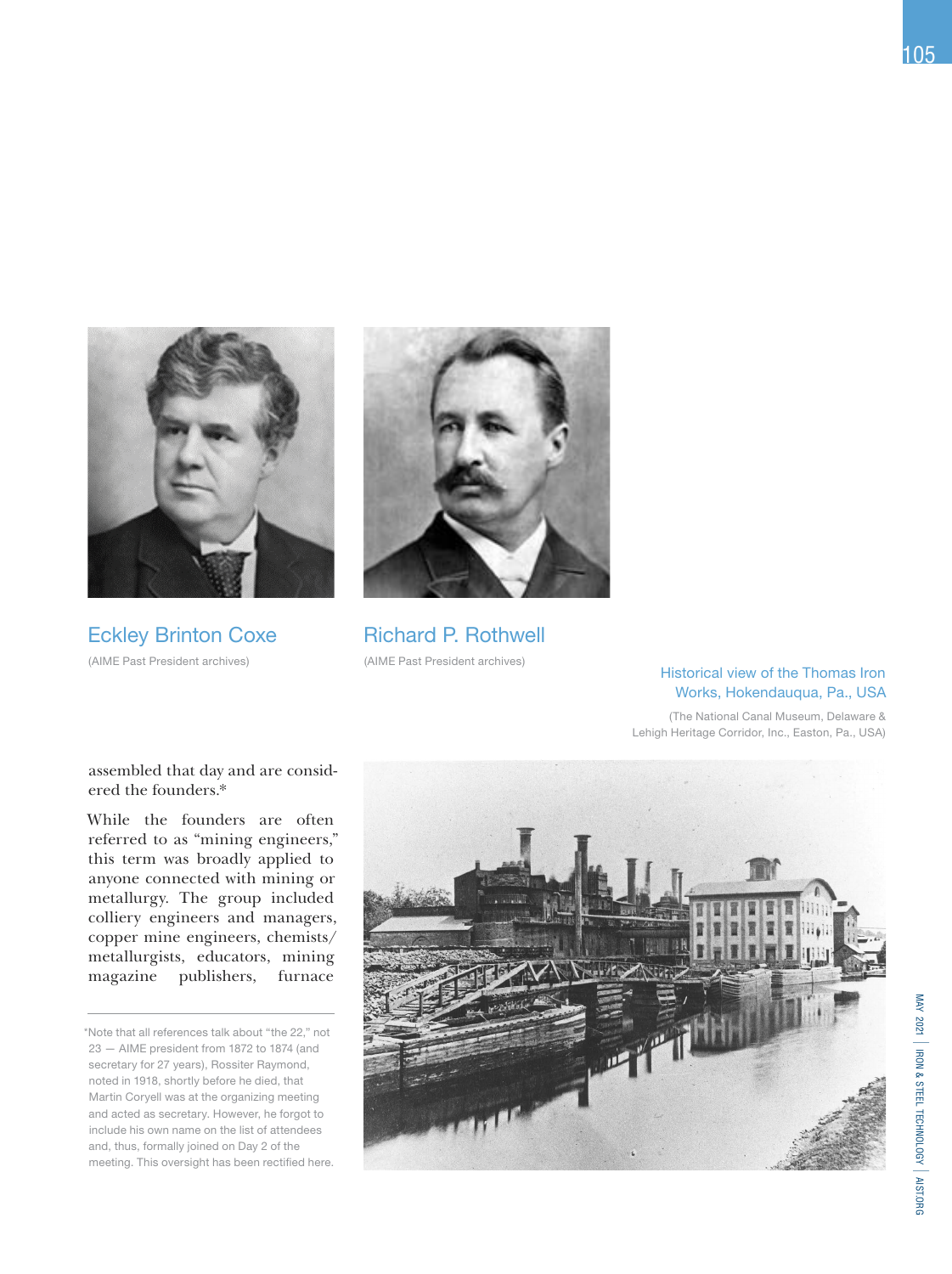

David Thomas (AIME Past President archives)



Henry Sturgis Drinker

("Semi-Centennial: The Borough of South Bethlehem, Pennsylvania – Souvenir History," issued in connection with the Semi-Centennial Celebration 3–9 October 1915, Bethlehem Area Public Library)



## John Fritz

(Encyclopedia of Pennsylvania Biography: Illustrated, Volume 3, 1914, page 706)

operators, and one soon-to-be new graduate from Lehigh the following month, Henry Drinker (more on him later).

Founded while the industrial world in the U.S. was on the rise, Lehigh was one of the few universities offering a mining curriculum. The university's geographical location hosted some of the most prominent events in mining advancement at the time. In 1840, the first commercially successful anthracite iron in the U.S. was produced under the direction of David Thomas for the Lehigh Crane Iron Company of Catasauqua, Pa. This success laid the foundation for the development of the iron and steel industry in the Lehigh Valley. In 1853, the success of the Freidensville zinc mines enabled the first commercial production of zinc metal in the U.S. As mining progress in the region continued, an entrepreneur, Asa Packer, was inspired by these achievements to financially support the founding of Lehigh

University and its School of Metallurgy and Mining in 1866.

When it came time to choose the first president of the fledging Institute, the founders realized that a practical engineer would do much to emphasize the Institute's inclusive nature. Consequently, David Thomas, who had emigrated in 1838 from Wales to erect and operate a blast furnace, was elected the first president in 1871. In 1872, he became the first Honorary Member of the Institute, in recognition of his contributions to the iron industry and AIME (the second and third Honorary Members, Sir Lowthian Bell in 1872 and Peter R. Von Turner in 1873, were also both renowned for their iron and steel careers).

Many other affiliates of Lehigh were associated with AIME's founding. Lehigh's first president, Henry Coppée, foregrounded the relationship between the entities by offering a permanent meeting space to AIME. As such, Coppée

made the welcoming address at the second technical meeting, held in Packer Hall at Lehigh University on 15 August 1871.

Additionally, Henry Sturgis Drinker, as previously noted, was the first Lehigh Engineer of Mines graduate and one of AIME's founders. At the AIME Bethlehem technical meeting, Drinker presented a paper, "The Mines and Works of the Lehigh Zinc Company," which was published in *AIME Transactions,* Vol. 1, in 1874. He later became Lehigh's fifth president, the only alumnus to become president of that university. Another AIME founder and Honorary Member of AIME, Thomas M. Drown, was the fourth Lehigh president. During his tenure, he established metallurgy, chemical engineering, and hydrometallurgy as separate curricula and geology as a separate degree. In 1897, Drown became AIME president and supported the establishment of the AIME library.